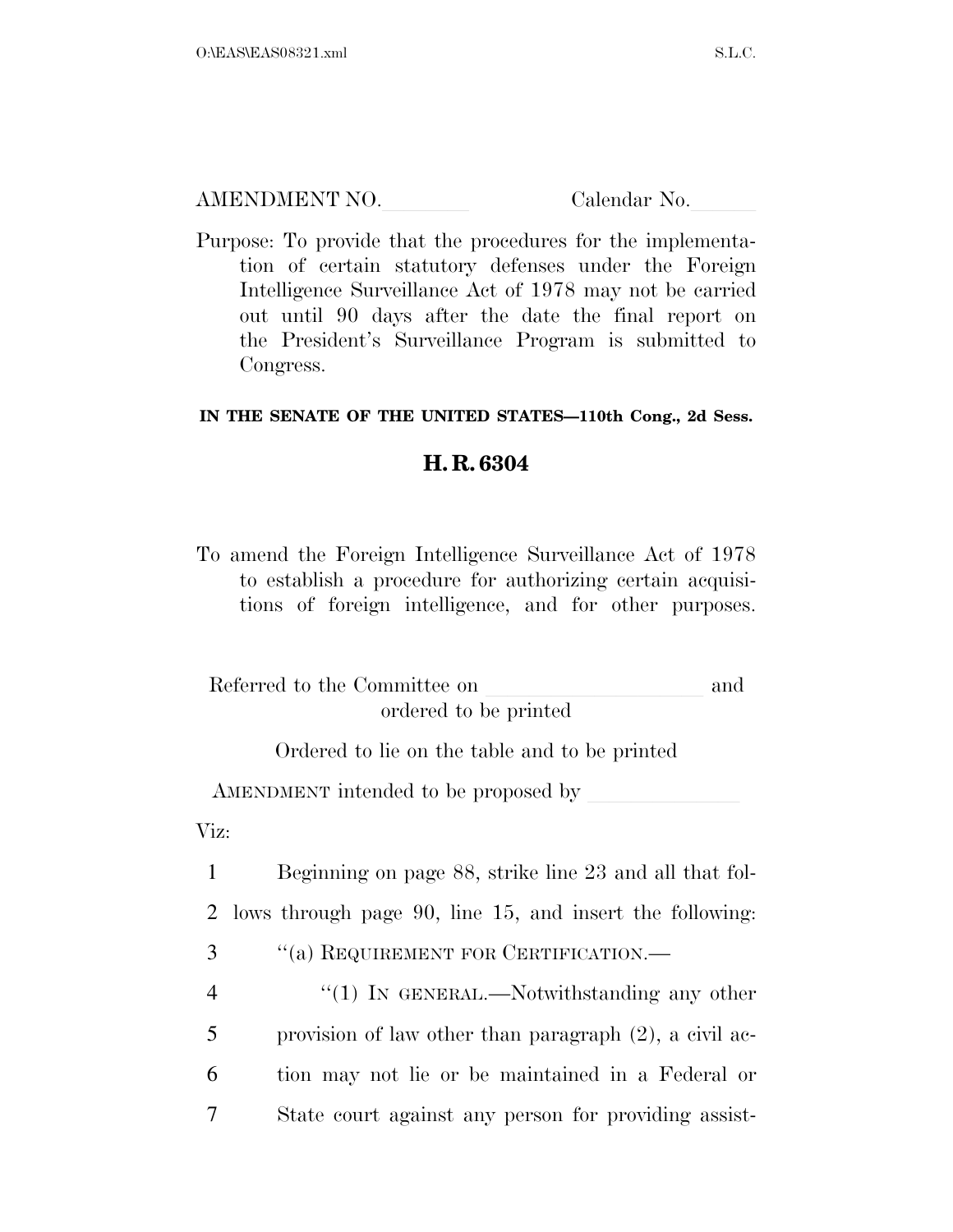| $\mathbf{1}$   | ance to an element of the intelligence community,     |
|----------------|-------------------------------------------------------|
| $\overline{2}$ | and shall be promptly dismissed, if the Attorney      |
| 3              | General certifies to the district court of the United |
| $\overline{4}$ | States in which such action is pending that—          |
| 5              | "(A) any assistance by that person was                |
| 6              | provided pursuant to an order of the court es-        |
| $\overline{7}$ | tablished under section $103(a)$ directing such       |
| 8              | assistance;                                           |
| 9              | "(B) any assistance by that person was                |
| 10             | provided pursuant to a certification in writing       |
| 11             | under section $2511(2)(a)(ii)(B)$ or $2709(b)$ of     |
| 12             | title 18, United States Code;                         |
| 13             | $\lq\lq$ (C) any assistance by that person was        |
| 14             | provided pursuant to a directive under section        |
| 15             | $102(a)(4)$ , $105B(e)$ , as added by section 2 of    |
| 16             | the Protect America Act of 2007 (Public Law           |
| 17             | 110–55; 121 Stat. 553), or $702(h)$ directing         |
| 18             | such assistance;                                      |
| 19             | $\lq\lq$ (D) in the case of a covered civil action,   |
| 20             | the assistance alleged to have been provided by       |
| 21             | the electronic communication service provider         |
| 22             | was-                                                  |
| $23\,$         | "(i) in connection with an intelligence               |
| 24             | activity involving communications<br>that             |
| 25             | was-                                                  |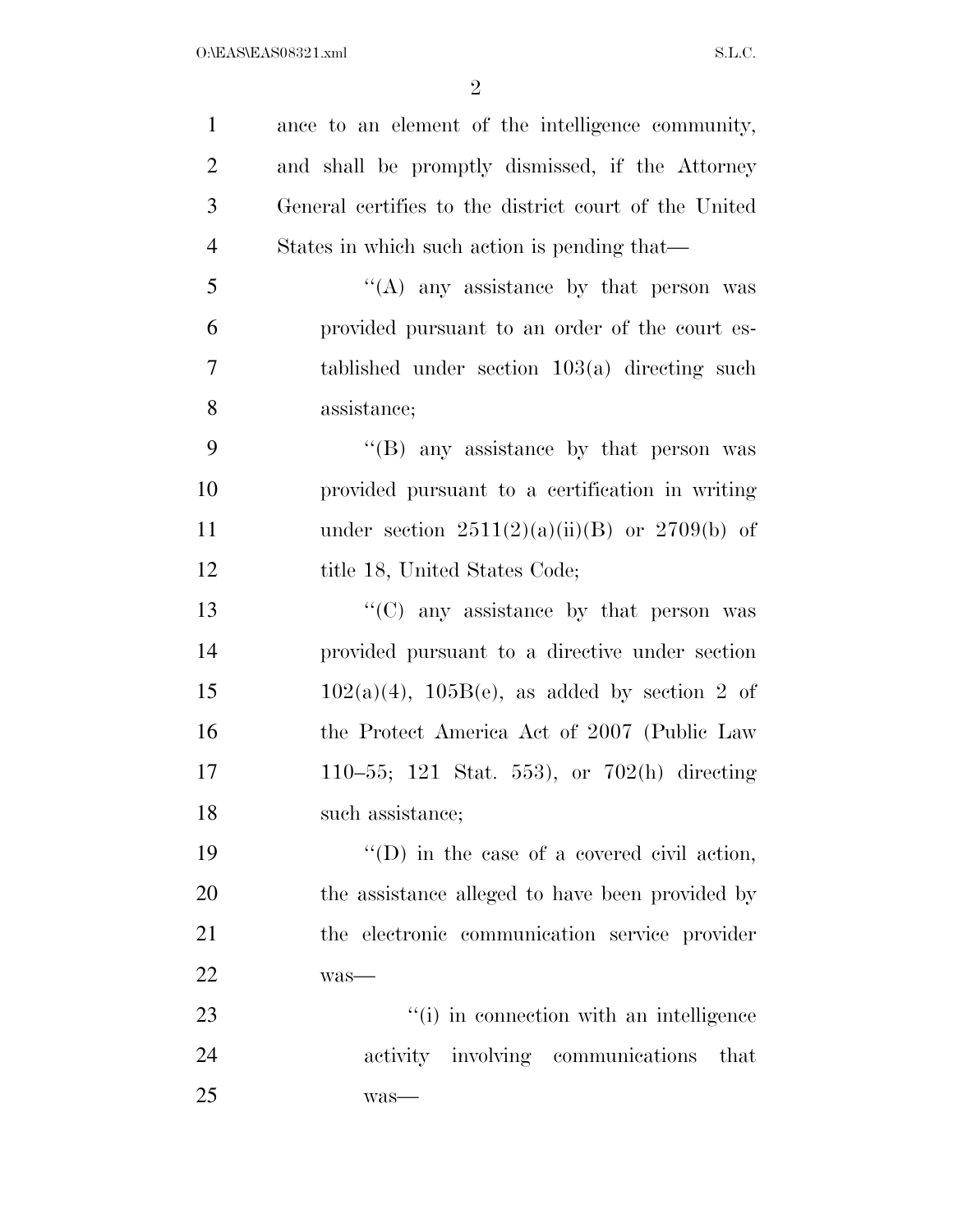$\text{``(I)}$  authorized by the President during the period beginning on Sep- tember 11, 2001, and ending on Jan- uary 17, 2007; and  $\frac{1}{2}$  (II) designed to detect or pre- vent a terrorist attack, or activities in preparation for a terrorist attack, against the United States; and ''(ii) the subject of a written request or directive, or a series of written requests or directives, from the Attorney General or the head of an element of the intelligence community (or the deputy of such person) to the electronic communication service 15 provider indicating that the activity was—  $\text{``(I)}$  authorized by the President; and 18 ''(II) determined to be lawful; or ''(E) the person did not provide the alleged assistance. 21 "(2) LIMITATION ON IMPLEMENTATION.— 22 "(A) IN GENERAL.—The Attorney General may not make a certification for any civil action

date described in subparagraph (C).

described in paragraph (1)(D) until after the